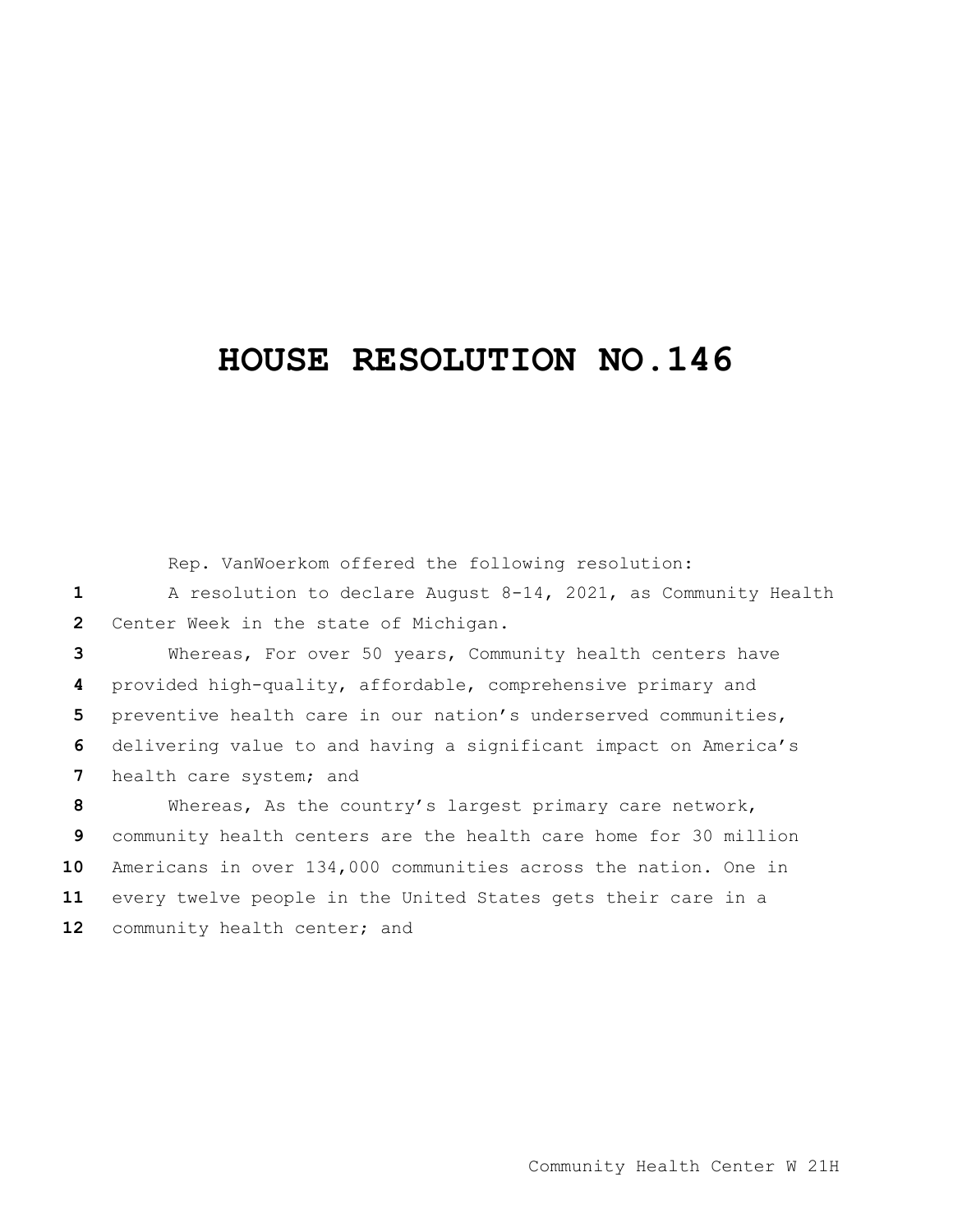Whereas, Community health centers are a critical element of the health system, serving both rural and urban communities, and often providing the only accessible and dependable source of primary care in their communities. Nationwide, community health centers serve one in every five residents of rural areas; and

 Whereas, Community health centers serve as beacons of essential resources and support in testing and treatment in the face of the global coronavirus pandemic and will continue to offer reliable, affordable, high-quality care against COVID-19 for America's most vulnerable and underserved communities; and

 Whereas, Every day, community health centers develop new approaches to integrating a wide range of services beyond primary care, including oral health, vision, behavioral health, and pharmacy services, to meet the needs and challenges of their communities; and

 Whereas, Community health centers are governed by patient- majority boards, ensuring that the patients of each health center are engaged in their own health care decisions;

 Whereas, Community health centers are locally owned and operated small businesses that serve as critical economic engines, helping to power local economies by generating \$63,454.6 billion in economic activity in some of the country's most economically-deprived communities; and

 Whereas, Community health centers nationally employ more than 2,503,000 people, including physicians, nurse practitioners, physician assistants, and certified nurse midwives who work as part of multi-disciplinary clinical teams designed to treat the whole patient; and

Whereas, The community health center model continues to prove